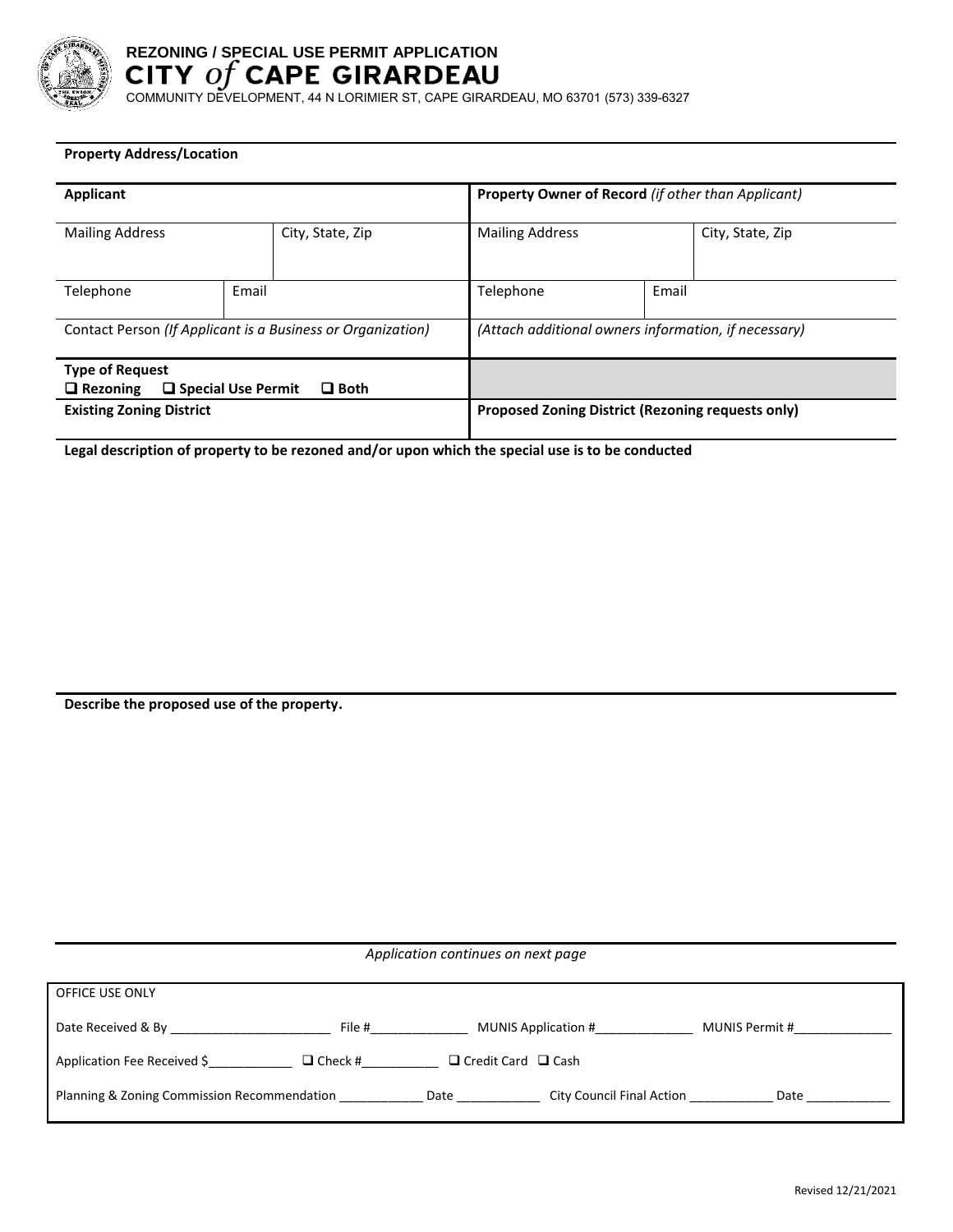#### **Special Use Criteria (Special Use Permit requests only)**

*Explain how the special use permit request meets the criteria below. Attach additional sheets, if necessary.*

- *1) The proposed special use will not substantially increase traffic hazards or congestion.*
- *2) The proposed special use will not substantially increase fire hazards.*
- *3) The proposed special use will not adversely affect the character of the neighborhood.*
- *4) The proposed special use will not adversely affect the general welfare of the community.*
- *5) The proposed special use will not overtax public utilities.*

| <b>ADDITIONAL ITEMS</b><br><b>REQUIRED</b> | In addition to this completed application form, the following items must be submitted:<br>Application fee (\$135.00 payable to City of Cape Girardeau + additional \$80 for Planned<br>Development rezonings)                                                                                                                                                                                                                                                                                                                                                                                                                                                                                                                                                                       |
|--------------------------------------------|-------------------------------------------------------------------------------------------------------------------------------------------------------------------------------------------------------------------------------------------------------------------------------------------------------------------------------------------------------------------------------------------------------------------------------------------------------------------------------------------------------------------------------------------------------------------------------------------------------------------------------------------------------------------------------------------------------------------------------------------------------------------------------------|
| See Instructions for more<br>information.  | List of adjacent property owners (see Instructions for requirements)<br>One (1) set of mailing envelopes, stamped and addressed to adjacent property owners<br>One (1) full size copy of a plat or survey of the property, if available<br>One (1) full size set of plans, drawn to an appropriate scale, depicting existing features to be<br>removed, existing features to remain, and all proposed features such as: buildings and<br>structures, paved areas, curbing, driveways, parking stalls, trash enclosures, fences,<br>retaining walls, light poles, detention basins, landscaping areas, freestanding signs, etc.<br>(Planned Development rezonings and Special Use Permits only)<br>One (1) set of Planned Development documents (Planned Development rezonings only) |

## **CERTIFICATIONS**

The undersigned hereby certifies that:

- 1) They are the Property Owner(s) of Record for the property described in this application;
- 2) They acknowledge that the special use permit, if approved, will become null and void if the use for which the permit was granted does not commence within twelve (12) months of the approval date, unless an extension has been granted; and
- 3) They acknowledge that they are responsible for ensuring that all required licenses and permits are obtained prior to commencing any use or work on the property.

| Property Owner of Record Signature and Printed Name                                        | Date |
|--------------------------------------------------------------------------------------------|------|
| (Provide additional owners signatures and printed names in the space below, if applicable) |      |

\_\_\_\_\_\_\_\_\_\_\_\_\_\_\_\_\_\_\_\_\_\_\_\_\_\_\_\_\_\_\_\_\_\_\_\_\_\_\_\_\_\_\_\_\_\_\_\_ \_\_\_\_\_\_\_\_\_\_\_\_\_\_\_\_\_\_\_\_\_\_\_\_\_\_\_\_\_\_\_

\_\_\_\_\_\_\_\_\_\_\_\_\_\_\_\_\_\_\_\_\_\_\_\_\_\_\_\_\_\_\_\_\_\_\_\_\_\_\_\_\_\_\_\_\_\_\_\_ \_\_\_\_\_\_\_\_\_\_\_\_\_\_\_\_\_\_\_\_\_\_\_\_\_\_\_\_\_\_\_

The undersigned hereby certifies that they are an agent duly authorized by the Property Owner(s) of Record to file this application on their behalf, and that the Property Owner(s) of Record hereby agree to the above certifications.

Applicant Signature and Printed Name Date Date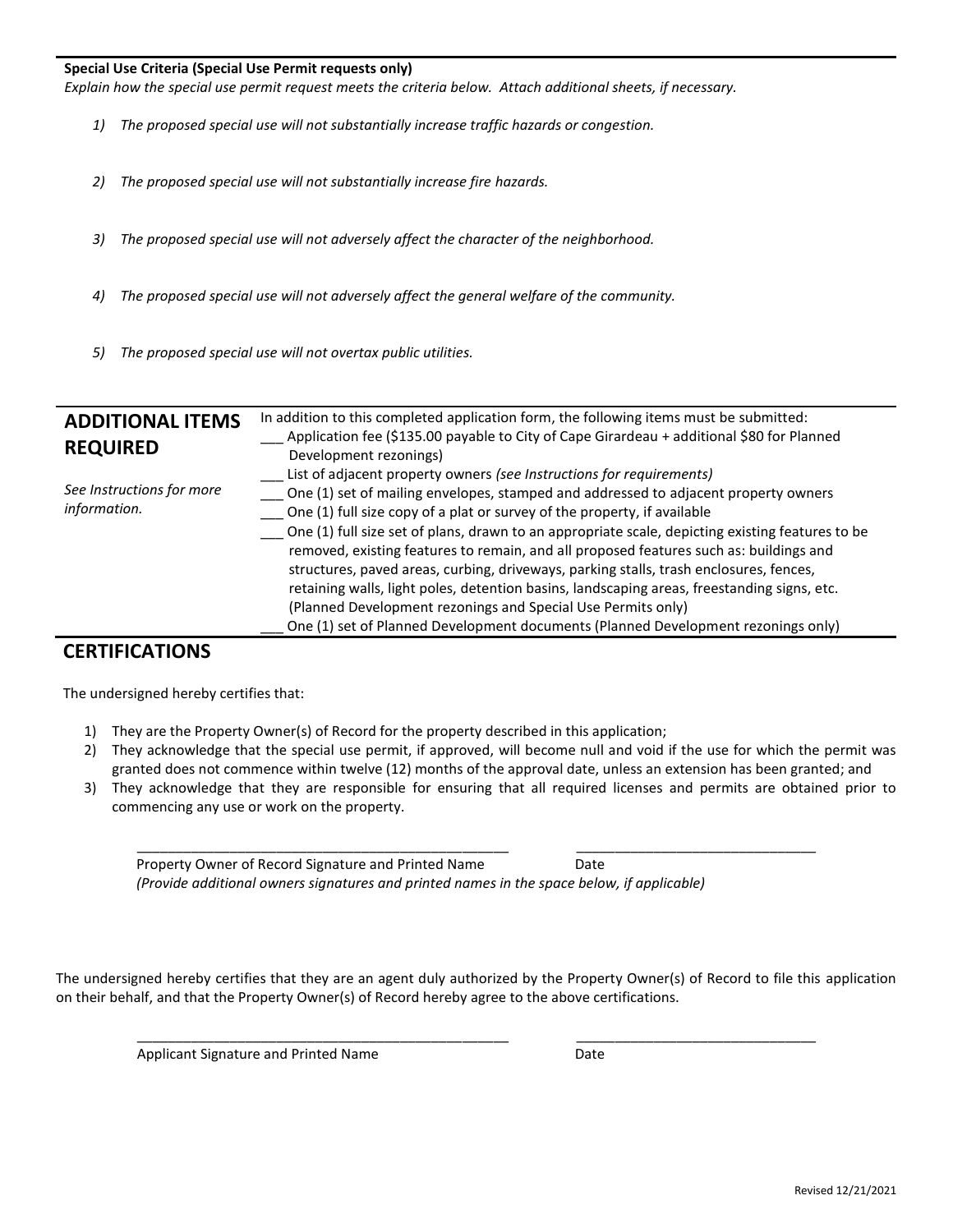## **CITY OF CAPE GIRARDEAU REZONING / SPECIAL USE PERMIT APPLICATION INSTRUCTIONS**

Due to the complex nature of zoning, it is strongly recommended that an applicant discuss their request with City staff prior to submitting an application for a rezoning or a special use permit. To speak with a staff member, contact:

City of Cape Girardeau Planning Services Division 44 N Lorimier Street Cape Girardeau, MO 63701 (573) 339-6327 [cityplanning@cityofcape.org](mailto:cityplanning@cityofcape.org)

Applicants should also discuss their request with adjacent property owners, tenants, and other parties that may be affected should the request be approved.

A list of the adjacent property owners must be submitted as part of the application. "Adjacent property" means a property that is next to, or across a street or alley from, the property for which the rezoning or special use permit is being requested, including diagonal orientation. To obtain property owner information, contact Cape Girardeau County Mapping and Appraisal at (573) 243 3123 or visit the County's website at [www.capecounty.us.](http://www.capecounty.us/) The list must contain the name, property address, mailing address, city, state, and ZIP code for each adjacent property owner, per the following examples:

| <b>Property Owner Name</b>     | Property Address      | <b>Mailing Address</b>                | City                                      | State | Zip Code |
|--------------------------------|-----------------------|---------------------------------------|-------------------------------------------|-------|----------|
| Ex.<br>. John and Jane Doe     | 900 North Main Street | 900 North Main Street                 | $\mathcal{L}$ ape $\prime$<br>e Girardeau | MO    | 63701    |
| <b>ZZZ</b> Development.<br>LLU | 910 North Main Street | 100 Natural Bridge Avenue,<br>Suite A | St.<br>Louis                              | MO    | 63107    |

In addition to the list, a set of plain, white, business size mailing envelopes addressed to the adjacent property owners (each with a first class U.S. postage stamp) must be submitted. Do not include a return address; City staff will add the Planning Services Division's return address to each envelope prior to mailing the public hearing notice.

For requests to rezone a property to PD (Planned Development District), refer to Section 30-341 of the City's Code of Ordinances for additional submission requirements.

Rezoning and special use permit requests are reviewed by the Planning and Zoning Commission. The application deadline is four (4) weeks prior to the Planning and Zoning Commission meeting date. The Commission meets monthly on the second Wednesday. Applications must be delivered to the Planning Services Division using the above contact information.

City staff will review each application for completeness. If required information and/or items are missing, the applicant will be contacted. Incomplete applications will not be reviewed until the requested information and/or items are provided.

Once an application has been deemed complete, it will be placed on the next Planning and Zoning Commission agenda. A notice of the public hearing will be sent to the applicant and the adjacent property owners. In addition, a sign containing information about the public hearing will be posted on the property.

The Planning and Zoning Commission will hold a public hearing on the request. The applicant, property owner(s) of record, or their representative must appear at the hearing and present the request to the Commission. If no one appears, then the Commission may table (postpone) the request.

If the Planning and Zoning Commission recommends approval of the request, then a public hearing before the City Council will be scheduled. A notice of the public hearing will be advertised in the newspaper. An ordinance approving the request will be prepared for consideration by the Council (if a request involves both a rezoning and a special use permit, then two separate ordinances are prepared).

If the Planning and Zoning Commission recommends denial of the request, then the application will be forwarded to the City Council at its next meeting. The Council may deny the request and file the application, or set a public hearing on the request. If the application is filed, then a letter will be sent to the applicant notifying them of the filing and their right to ask for a public hearing within ten (10) days. If the applicant fails to ask for a public hearing within the ten (10) day period, the request will be denied.